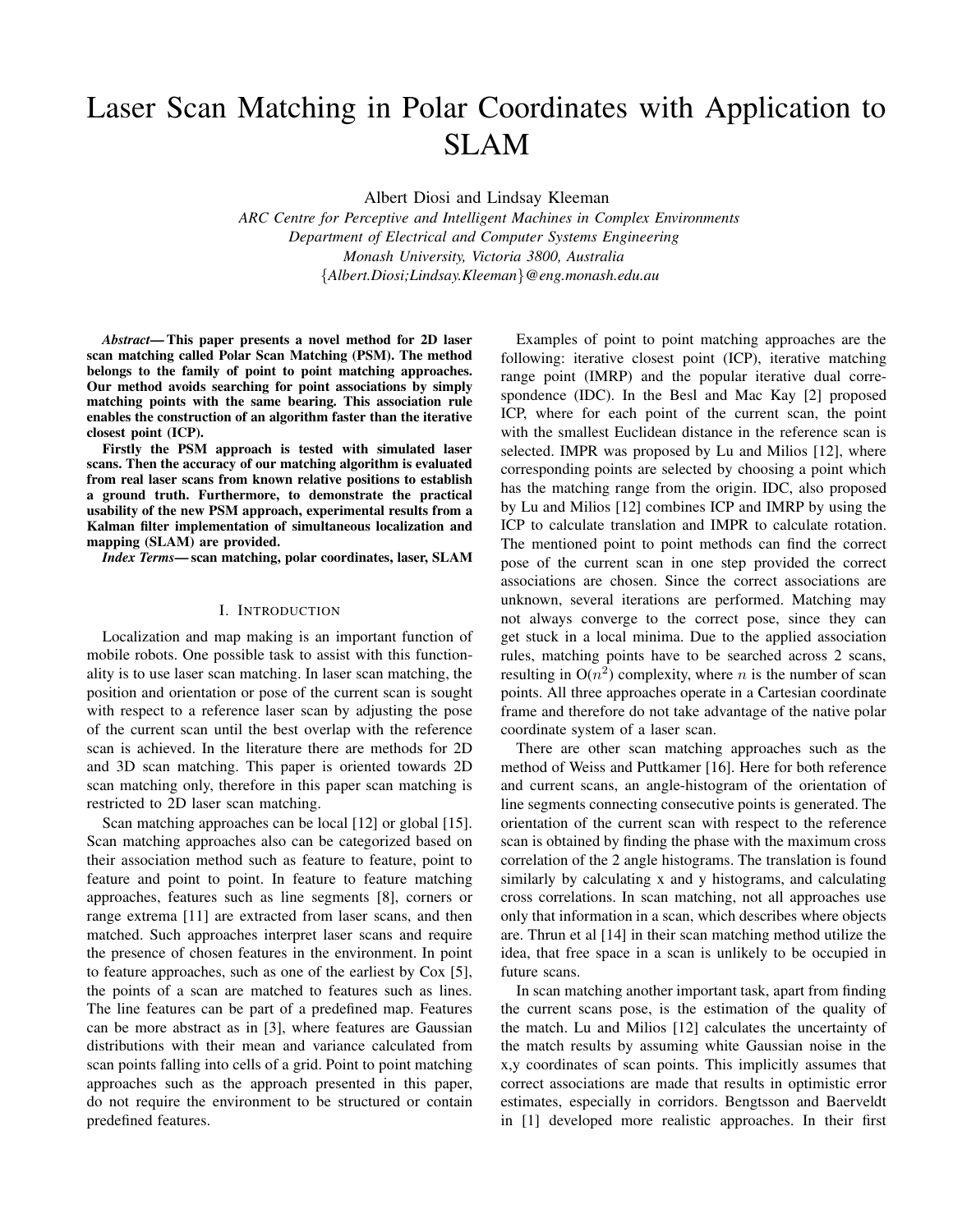approach the pose covariance matrix is estimated from the Hessian of the scan matching error function. In their second approach, the covariance matrix is estimated off-line by simulating current scans and matching them to the reference scan.

Mapping with scan matching has been done for example by minimizing an energy function [13], using a combination of maximum likelihood with posterior estimation [14], using local registration and global correlation [8] and using Fast-SLAM [9]. A Kalman filter implementation can be found in [4].

In this paper we present a novel scan matching approach called Polar Scan Matching (PSM) which works in the laser scanner's polar coordinate system, therefore taking advantage of the structure of the laser measurements. Laser range measurements of current and reference scans are associated with each other using the matching bearing rule, which eliminates the search for corresponding points.

The rest of the paper is organized as follows; first our PSM algorithm is described followed by a Kalman filter SLAM implementation utilizing our scan matching approach. Details of experimental results follow that include simulation, ground truth measurements and an implementation of SLAM. Finally conclusions and future work are presented.

A more detailed description of PSM can be found in [6]. The source code of PSM can be downloaded from www.irrc.monash.edu.au/adiosi.

## II. POLAR SCAN MATCHING

The laser scan matching method described next aligns the current scan with respect to the reference scan so that the sum of square range residuals is minimized. It is assumed that an initial pose of the current scan is given, expressed in the coordinate frame of the reference scan. The coordinate frame of a laser scan is centered at the point of rotation of the mirror of a laser scanner. The X axis or zero angle coinciding with the direction of the first reported range measurement. The current scan is described as  $C =$  $(x_c, y_c, \theta_c, \{r_{ci}, \phi_{ci}\}_{i=1}^n)$ , where  $x_c, y_c, \theta_c$  describe position and orientation,  $\{r_{ci}, \phi_{ci}\}_{i=1}^n$  describe n range measurements  $r_{ci}$  at bearings  $\phi_{ci}$ , expressed in the current scans coordinate system.  ${r_{ci}, \phi_{ci}}_{i=1}^n$  are ordered by the bearings in ascending order as they are received from a SICK laser scanner. The reference scan is described as  $R = \{r_{ri}, \phi_{ri}\}_{i=1}^n$ . The scan matching works as follows: after preprocessing the scans, scan projection followed by translation estimation is alternated with scan projection followed by orientation estimation. More details on these steps are given in the following sections.

# *A. Scan Preprocessing*

Prior to matching, the current and the reference scans are preprocessed. First, as in [8] a median filter with a window of 5 is applied to the range measurements to remove objects that are likely to move, such as table and chair legs. Then range readings are segmented to prevent interpolation between 2 disjoint objects and to enable the tracking of moving objects.



Fig. 1. Left: projection of measured points taken at C to location R. Right: points projected to R shown in polar coordinates. Dashed lines represent bearings which the scanner would have sampled.

In the segmentation, simple rules are used such as a range reading is in the same segment as its previous neighbor if they are closer than a threshold, or if the range reading is closer than a threshold to the extrapolation of the previous 2 readings. Range readings further than a threshold (in the results we used 10m) are not used, therefore such readings break segments. A point in a segment consisting of just one point is tagged and ignored in the scan matching process. The tracking and marking of moving objects are important for robustness, since they can have a negative effect on scan matching. We have not implemented the tracking of moving objects yet, but we plan to do so in the future.

## *B. Scan Projection*

An important step in scan matching is finding out how the current scan would look if it were taken from the reference position. For example in Fig. 1, the current scan was taken at location C and the reference scan was taken at position R. The range and bearings of the points from point R (see Fig. 1b) are calculated:

$$
r'_{ci} = \sqrt{(r_{ci}\cos(\theta_c + \phi_{ci}) + x_c)^2 + (r_{ci}\sin(\theta_c + \phi_{ci}) + y_c)^2}
$$
 (1)  

$$
\phi'_{ci} = \frac{atan2(r_{ci}\sin(\theta_c + \phi_{ci}) + y_c, r_{ci}\cos(\theta_c + \phi_{ci}) + x_c)}{2}
$$

Fig. 1b's dashed vertical lines represent sampling bearings  $(\phi_{ri})$  of the laser at position R. Since our association rule is to match bearings of points, next ranges  $r''_{ci}$  at the reference scan bearings  $\phi_{ri}$  are calculated using interpolation. The aim is to estimate what the laser scanner would measure from pose R. This step consists of checking  $(r'_{ci}, \phi_{ci})'$  (i.e. 1,2,..10) in Fig. 1b) of each segment if there are one or more sample bearings between 2 consecutive points (i.e. between 1 and 2 there is one, between 6 and 7 there are 2). By linear interpolation a range value is calculated for each sample bearing. If a range value is smaller than an already stored range value at the same bearing, then the stored range is overwritten with the new one to handle occlusion. As in [12] a new range value is tagged as invisible if the bearings of the 2 segment points are in decreasing order.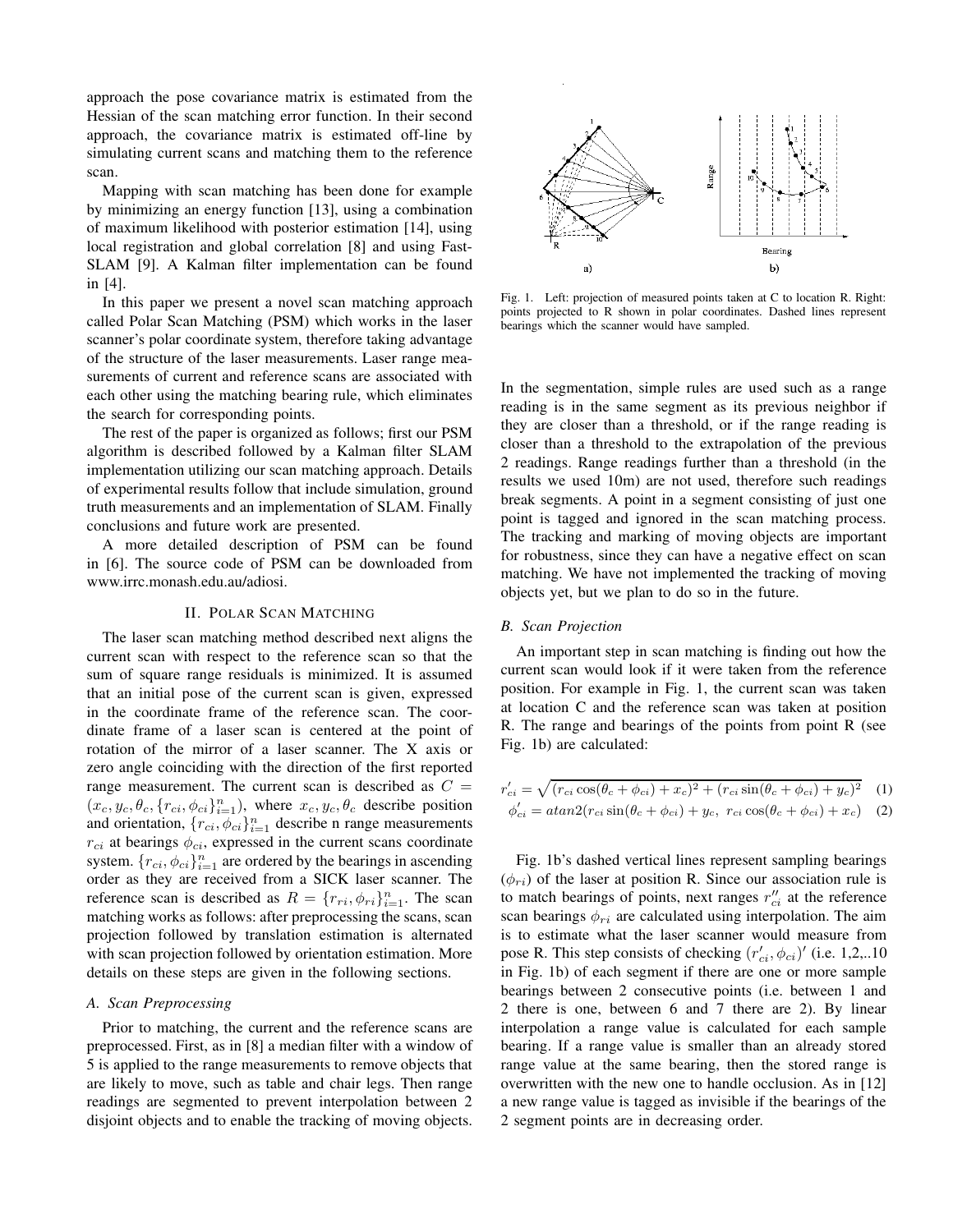### *C. Translation Estimation*

After scan projection, for each bearing  $\phi_{ri}$  there is at most one  $r''_{ci}$  from the projected current scan and a corresponding  $r_{ri}$  from the reference scan. The aim is to find  $(x_c, y_c)$  which minimizes  $\sum w_i (r_{ri} - r''_{ci})^2$ , where  $w_i$  is a weight used to reduce weighting<sup>1</sup> of bad matches. To minimize the weighted sum of square residuals we applied linear regression to the linearized eq. 1:

$$
\Delta r_i \approx \frac{\partial r_{ci}^{\prime\prime}}{\partial x_c} \Delta x_c + \frac{\partial r_{ci}^{\prime\prime}}{\partial y_c} \Delta y_c \tag{3}
$$

$$
= \cos(\phi_{ri})\Delta x_c + \sin(\phi_{ri})\Delta y_c \tag{4}
$$

If range differences between projected current range and reference range readings are modeled as

$$
\left(\mathbf{r}_{\mathbf{c}}^{"}-\mathbf{r}_{\mathbf{r}}\right) = \mathbf{H}\left[\begin{array}{c} \Delta x_c \\ \Delta y_c \end{array}\right] + \mathbf{v} \tag{5}
$$

where v is the noise vector and

$$
\mathbf{H} = \begin{bmatrix} \frac{\partial r_{c1}^{\prime\prime}}{\partial x_c} & \frac{\partial r_{c1}^{\prime\prime}}{\partial y_c} \\ \frac{\partial r_{c2}^{\prime\prime}}{\partial x_c} & \frac{\partial r_{c2}^{\prime\prime}}{\partial y_c} \\ \cdots & \cdots \end{bmatrix},
$$
(6)

then position correction  $\Delta x_c$ ,  $\Delta y_c$  of the current scan is then calculated by minimizing the sum of weighted range residuals  $\sum w_i (r_{ri} - r''_{ci})^2$  using the well known equation for weighted least squares [10]:

$$
\left[\begin{array}{c} \Delta x_c \\ \Delta y_c \end{array}\right] = (\mathbf{H}^{\mathbf{T}} \mathbf{W} \mathbf{H})^{-1} \mathbf{H}^{\mathbf{T}} \mathbf{W} (\mathbf{r}_c'' - \mathbf{r}_r) \tag{7}
$$

where  $\mathbf{r''_c}, \mathbf{r_r}$  are vectors containing  $r''_{ci}$  and  $r_{ri}$  and W is a diagonal matrix of weights. The elements of the W are calculated according to the recommendations of Dudek and Jenkin in [7]:

$$
w_i = 1 - \frac{d_i^m}{d_i^m + c^m} \tag{8}
$$

where  $d_i = r''_{ci} - r_{ri}$  is the error between projected current scan range measurements and reference scan range measurements and  $c$  is a constant. Equation (8) describes a sigmoid function with weight 1 at  $d_i = 0$  and a small weight for large  $d_i$ . Parameter  $c$  determines where the sigmoid changes from 1 to 0, and  $m$  determines how quickly the sigmoid function changes from 1 to 0. In [7] (8) was used to weight the distance of a laser scan point to a line in a point-to-feature scan matching method.

To reduce the effects of association errors in the implementation of equation (7), only those visible measurements are taken into consideration which are not tagged (see II-A). Also the errors between reference and current scan range measurements have to be smaller than a preset threshold to be included.

Please note that the equation used in other point-to-point scan matching methods which operate in XY coordinate systems such as ICP or IDC find the correct translation

<sup>1</sup>Note that there is also an implicit weighting of closer objects, since they cover a larger angle.

and rotation of the current scan in one step if the correct associations are given. Our PSM approach, due to the use of linearization, requires multiple iterations. Since the correct associations are in general not known multiple iterations are necessary for the other methods as well. Also note that our PSM approach for translation estimation works most accurately if the correct orientation of the current scan is known. Estimating the orientation of the current scan is described next.

A negative property of this translation position estimation approach is apparent when matching scans which were taken of long featureless corridors - the position error along the corridor can drift.

# *D. Orientation Estimation*

Change of orientation of the current scan is represented in a polar coordinate system by a left or right shift of the range measurements. Therefore assuming that the correct location of the current scan is known and the reference and current scans contain measurements of the same static objects, the correct orientation of the current scan can be found by shifting the projected current scan  $(r''_{ci}, \phi_{ri})$  until it covers the reference scan. A  $\pm 20^{\circ}$  shift was implemented at 1° intervals of the projected current scan, and for each shift angle the average absolute range residual is calculated. Orientation correction is estimated by fitting a parabola to the 3 closest points to the smallest average absolute range residual. The estimated orientation change is then added to  $\theta_c$ .

# *E. Heuristical Error Estimation*

If correct associations are assumed, then the covariance estimate for the translation is [10]:

$$
\mathbf{C} = \sigma_r^2 (H^T H)^{-1},\tag{9}
$$

where  $\sigma_r^2$  is estimated range error variance. Unfortunately even if the current and reference scan were taken of the same scene, there can always be moving objects, or objects which appear differently from different location (e.g. vertically non uniform objects observed from a slightly tilted laser scanner). For this reason, for rooms we use a simple approximation of the covariance matrix by scaling a diagonal matrix with the average square range residual. A lower bound on the covariance matrix is also applied. It is assumed that smaller range residuals are the result of better association and better scan matching result.

A non-diagonal covariance matrix is scaled for corridors which expresses the larger along-corridor error. Classification of scans into corridors is done by calculating the variance of orientations of line segments obtained by connecting neighboring points. If this variance is smaller than a threshold, then the scan is classified as a corridor. The orientation of the corridor necessary for the covariance matrix generation is estimated by calculating an angle histogram [16] from the line segment orientations. The angle perpendicular to the location of the maximum of the histogram will correspond to the corridor orientation.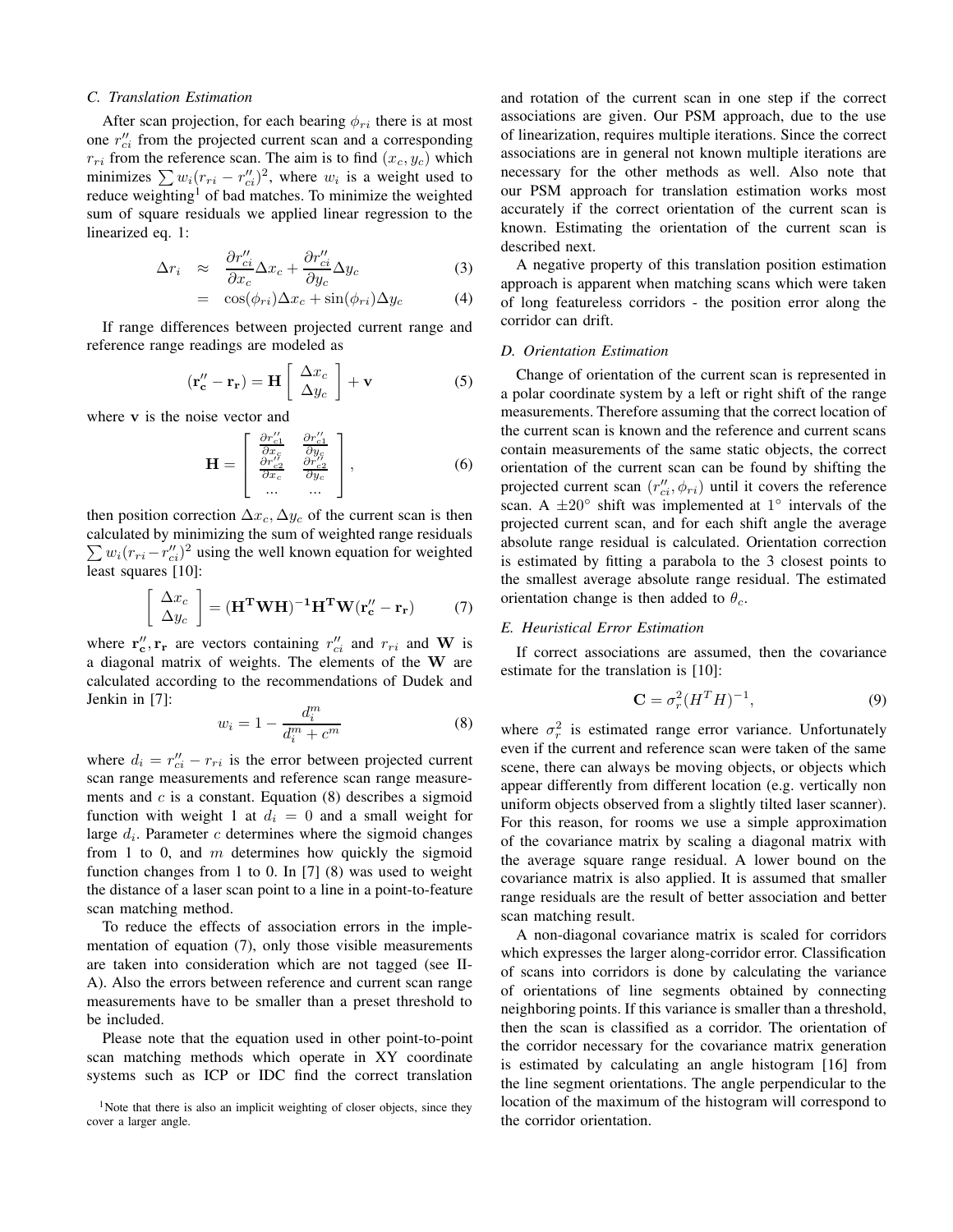

Fig. 2. Current and reference scan prior matching.

# III. SLAM WITH SCAN MATCHING

A simple implementation of Kalman filter SLAM was programmed in C++ to evaluate the practical usability of our scan matching method. As in [4] laser scanner poses are used as landmarks. With each landmark the associated laser scan is also stored. Each time the robot gets to a position which is further than 1 meter from the closest landmark, a new landmark is created. Each time the robot gets closer than 50 cm and 15◦ to a landmark not updated in the previous step, an update of the landmark is attempted. Note that consecutive scans are not matched. This is because the short term odometry of our robot is much more accurate when traveling on flat floor than our scan matching. The time registration between odometry and laser scans is handled by a custom designed FPGA hardware time stamping circuit whereby encoders are directly sampled and time stamped every 10 msec and data packets from the laser are timestamped with the same timer.

When updating a landmark, the observation is obtained by scan matching. The laser measurement is passed to scan matching as the reference scan, and the scan stored with the landmark is passed as the current scan. The result of scan matching is the position of the landmark expressed in the laser's coordinate system at the robot's current position.

## IV. EXPERIMENTAL RESULTS

The results of 3 experiments are presented. In the first experiment simulated laser scans are matched and evaluated. The remaining experiments use a SICK LMS 200 laser range finder at a 1° bearing resolution in indoor environments. In the second experiment, laser scan measurements are matched at 10 different scenes by positioning the laser manually in known relative poses and the results are compared with the known relative poses. In the third experiment the scan matching algorithm is evaluated in a SLAM experiment.



Fig. 3. Evolution of x,y and orientation error.

# *A. Simulation*

Figure 2 shows two simulated scans of a room. The scans were taken of the same location, but the x and y position of the current scan was altered by 100 cm. Orientation was altered by 15◦ . Figure 3 shows the evolution of errors. Unlike in IDC, position estimation step followed by an orientation estimation step are counted as 2 iterations. The final error was the following:  $\Delta x = 0.4$  cm,  $\Delta y = 0.005$  cm,  $\Delta \theta = 0.15^{\circ}$ .

# *B. Experiment with Ground Truth*

To determine how the polar scan matching algorithm copes with different types of environments, an experiment with ground truth information was conducted. On 4 corners of a 60x90cm plastic sheet 4 Sick LMS 200 laser scanner outlines were drawn with different orientations. This sheet was then placed into different scenes ranging from rooms with different degrees of clutter to corridors. At each scene, laser scans were recorded from all 4 corners of the sheet, and matched against each other with initial positions and orientations deliberately set to 0 in the iterative procedure. This introduces an initial error of up to 80cm displacement and up to 27° error in orientation in the first iteration. During the experiments the environment remained static.

A matched current and reference scan from each scene is displayed in Fig. 4. The displayed scans have all undergone median filtering. At each scene 6 scan matches were performed. Absolute residuals between ground truth and match results together with the number of iterations and runtime on a Celeron 900MHz laptop are shown in Table I. In Table I "ERROR" denotes a situation, when the polar scan matching implementation stopped due to the lack of corresponding points and divergence was declared.

Scene 0 is a room with a small degree of clutter. Current and reference scans were quite similar, and the matching results are good. Scene 1 is in a more cluttered room where laser scans from different locations look different as you can see in Fig. 4. The reason why the current scan differs from the reference scan so much is not clear. Perhaps the objects in the room were not uniform in the vertical direction and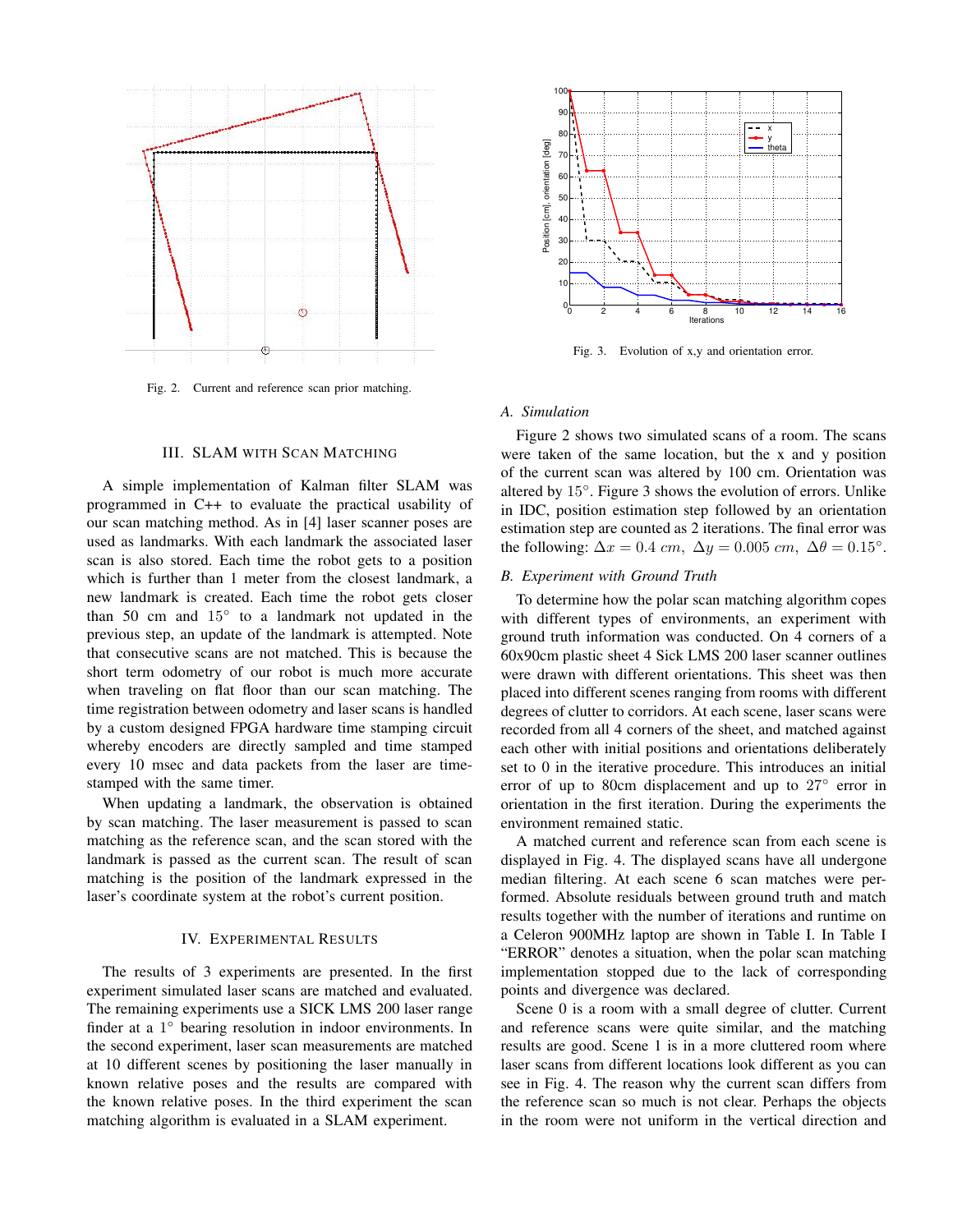

Fig. 4. Fourth scan match result for each scene in the experiment with ground truth.

|              | (0.9, 1.5, 0.3)  | (0.7, 0.4, 1.3)             | (1.1, 0.2, 0.1)            | (1.5, 0.4, 2.4)               | (0.6, 7.4, 0.2)               | (3.6, 0.1, 1.3)            |
|--------------|------------------|-----------------------------|----------------------------|-------------------------------|-------------------------------|----------------------------|
|              | 14, 2.6          | 16, 2.9                     | 18, 3.3                    | 20, 3.6                       | 12, 2.2                       | 12, 2.3                    |
|              | (5.1, 17.3, 5.5) | (7.7, 13.1, 5.8)            | (0.4, 24.8, 8.3)           | (1.0, 1.5, 0.4)               | (0.3, 5.0, 0.6)               | (2.4, 0.5, 0.6)            |
|              | 20, 3.7          | 28, 5.1                     | 30, 5.5                    | 27, 4.8                       | 24, 4.3                       | 12, 2.2                    |
|              | (0.4, 0.3, 0.3)  | (0.2, 0.6, 0.1)             | (0.5, 1.0, 0.3)            | (0.2, 0.9, 0.3)               | (0.2, 4.8, 0.3)               | (1.0, 2.7, 0.3)            |
|              | 8, 1.5           | 24, 4.5                     | 20, 3.6                    | 20, 3.6                       | 28, 4.9                       | 12, 2.2                    |
| $\mathbf{3}$ | (9.7, 5.0, 0.2)  | (51.8, 25.3, 0.2)           | (22.1, 11.1, 0.3)          | (90.8, 19.4, 0.0)             | (24.3, 11.2, 0.1)             | (55.3, 46.3, 0.1)          |
|              | 18, 3.3          | 12, 2.2                     | 20, 3.6                    | 30, 5.2                       | 16, 2.9                       | 30, 5.3                    |
| 4            | <b>ERROR</b>     | (4.2, 47.9, 1.3)<br>20, 3.7 | (0.9, 4.3, 0.0)<br>30, 5.2 | (61.6, 160.3, 4.7)<br>30, 5.2 | (73.8, 210.5, 1.5)<br>30, 5.0 | (1.0, 6.1, 0.1)<br>30, 5.2 |
|              | (0.6, 20.3, 0.4) | (0.2, 24.0, 0.4)            | (1.3, 10.7, 0.4)           | (12.6, 49.3, 0.5)             | (3.6, 6.6, 0.9)               | (1.6, 4.6, 1.5)            |
|              | 24, 4.4          | 30, 5.4                     | 30, 5.5                    | 30, 5.4                       | 21, 3.8                       | 19, 3.4                    |
| 6            | (1.4, 30.7, 0.3) | (2.0, 63.0, 0.1)            | (2.7, 79.1, 0.2)           | (23.0, 85.2, 0.4)             | (21.8, 86.6, 0.3)             | (0.8, 4.7, 0.0)            |
|              | 18, 3.3          | 16, 2.9                     | 16, 2.9                    | 30, 5.2                       | 16, 3.0                       | 9, 1.7                     |
|              | (0.2, 0.1, 0.0)  | (1.5, 0.2, 0.2)             | (0.1, 0.3, 0.1)            | (0.8, 2.6, 0.3)               | (0.9, 4.9, 0.1)               | (0.0, 0.6, 0.3)            |
|              | 26, 4.6          | 16, 2.9                     | 20, 3.6                    | 18, 3.2                       | 16, 2.9                       | 15, 2.7                    |
|              | (0.7, 0.0, 0.0)  | (1.3, 2.1, 0.1)             | (0.1, 0.4, 0.3)            | (0.6, 0.6, 1.9)               | (0.0, 5.6, 0.9)               | (0.6, 0.4, 0.1)            |
|              | 11, 2.0          | 22, 4.0                     | 19, 3.3                    | 22, 3.9                       | 23, 4.1                       | 12, 2.3                    |
| $\mathbf Q$  | (3.7, 1.7, 0.8)  | (2.0, 0.4, 0.4)             | (1.4, 0.9, 0.2)            | (2.8, 3.0, 0.5)               | (1.6, 9.5, 0.7)               | (1.1, 1.6, 0.2)            |
|              | 10, 1.9          | 18, 3.4                     | 18, 3.3                    | 18, 3.3                       | 12, 2.2                       | 13, 2.4                    |

TABLE I

ABSOLUTE ERRORS IN X[CM],Y[CM], $\theta[^{\circ}]$ ,NUMBER OF ITERATIONS AND RUNTIME [MS] OF THE EXPERIMENT WITH GROUND TRUTH.

the laser beam is not a small spot or the laser was slightly tilted. Half of the results from scene 1 (see Table I, row 1) are not good, but they are still usable for example in a Kalman filter with an appropriate error estimate. In scene 2 the sheet was placed in front of a door to a corridor. The results are excellent. Scene 3 is a corridor without features. While the orientation error and the error in the cross corridor direction are small, the along corridor error is large. With a proper error model (small orientation and cross corridor error, large along corridor error) the results are still useful when used with a Kalman filter. Scenes 4,5 and 6 are similar to 3 except there are phantom readings appearing as the corridor end, even though the real corridor end was 30 meters away. The reason for the phantom readings is that the laser beam is tilted slightly and readings from the floor are obtained. In scene 4 scan matching diverged once. Scene 7 is situated on the border of a room and a corridor. The results are excellent. The results for scenes 8 and 9 which were situated in a room are excellent.

In summary PSM performed well in room like environments. In corridors, the orientation and cross corridor position was good, but the along corridor error was generally large. Due to the representation of the two parallel walls of a corridor in polar coordinates, the match result is likely to drift in the direction of the corridor. The statistics for all the scenes except 4,5,6 are the following (values for ICP are in brackets): average number of iterations 19 (31), execution time 3.3ms (12.66ms), orientation error 0.86◦ (4.1◦ ), displacement error 3.8cm (15.3cm).

# *C. SLAM*

The raw data set used in the Kalman filter SLAM is shown in Fig. 5. The structures in the middle of the rooms are office cubicles. The robot is equipped with one SICK LMS 200 and odometry and started from the corridor intersection. It visited the left room, and after one loop, it proceeded through the corridor to the right room where it performs a large and a small loop. During the traversal of the environment, 2 people